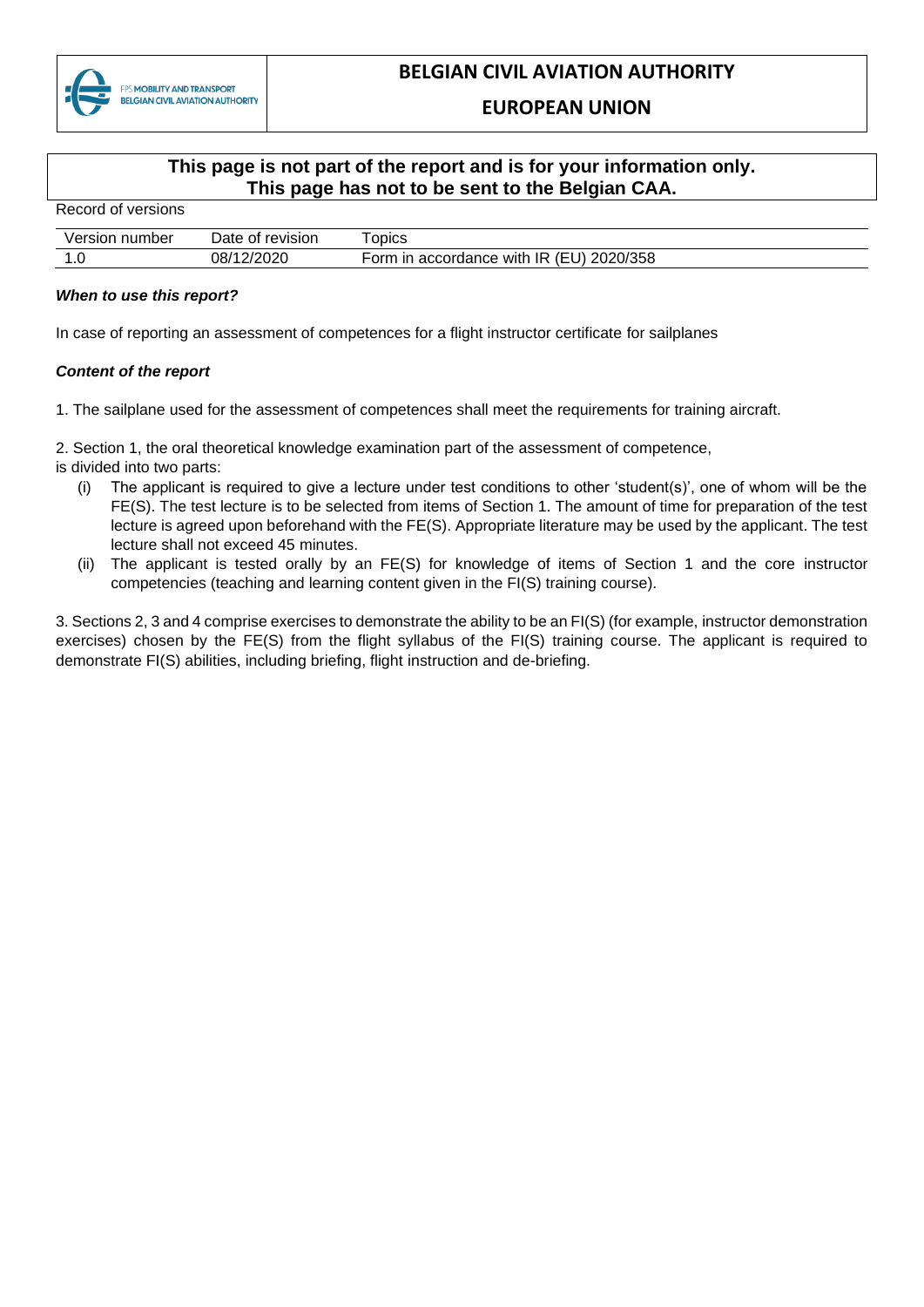|     | <b>SECTION 1</b><br>ORAL THEORETICAL KNOWLEDGE EXAMINATION |                   | Examiner's<br>initials when<br>test/check<br>completed |
|-----|------------------------------------------------------------|-------------------|--------------------------------------------------------|
| 1.1 | Air law                                                    |                   |                                                        |
| 1.2 | Aircraft general knowledge                                 |                   |                                                        |
| 1.3 | Flight performance and planning                            |                   |                                                        |
| 1.4 | Human performance and limitations                          |                   |                                                        |
| 1.5 | Meteorology                                                |                   |                                                        |
| 1.6 | Navigation                                                 |                   |                                                        |
| 1.7 | Operational procedures                                     |                   |                                                        |
| 1.8 | Principles of flight                                       |                   |                                                        |
| 1.9 | Training administration                                    |                   |                                                        |
|     |                                                            | SECTION 1. Passed | <b>Failed</b>                                          |

| <b>SECTION 2</b><br><b>PRE-FLIGHT BRIEFING</b> |                          | Examiner's<br>initials when<br>test/check<br>completed |
|------------------------------------------------|--------------------------|--------------------------------------------------------|
| 2.1                                            | Visual presentation      |                                                        |
| 2.2                                            | Technical accuracy       |                                                        |
| 2.3                                            | Clarity of explanation   |                                                        |
| 2.4                                            | Clarity of speech        |                                                        |
| 2.5                                            | Instructional technique  |                                                        |
| 2.6                                            | Use of models and aids   |                                                        |
| 2.7                                            | Student participation    |                                                        |
|                                                | <b>SECTION 2. Passed</b> | <b>Failed</b>                                          |

| <b>SECTION 3</b><br><b>FLIGHT</b> |                                              | Examiner's<br>initials when<br>test/check<br>completed |
|-----------------------------------|----------------------------------------------|--------------------------------------------------------|
| 3.1                               | Arrangement of demonstration                 |                                                        |
| 3.2                               | Synchronisation of speech with demonstration |                                                        |
| 3.3                               | Correction of faults                         |                                                        |
| 3.4                               | Aircraft handling                            |                                                        |
| 3.5                               | Instructional technique                      |                                                        |
| 3.6                               | General airmanship and safety                |                                                        |
| 3.7                               | Positioning and use of airspace              |                                                        |
|                                   | <b>SECTION 3. Passed</b>                     | <b>Failed</b>                                          |